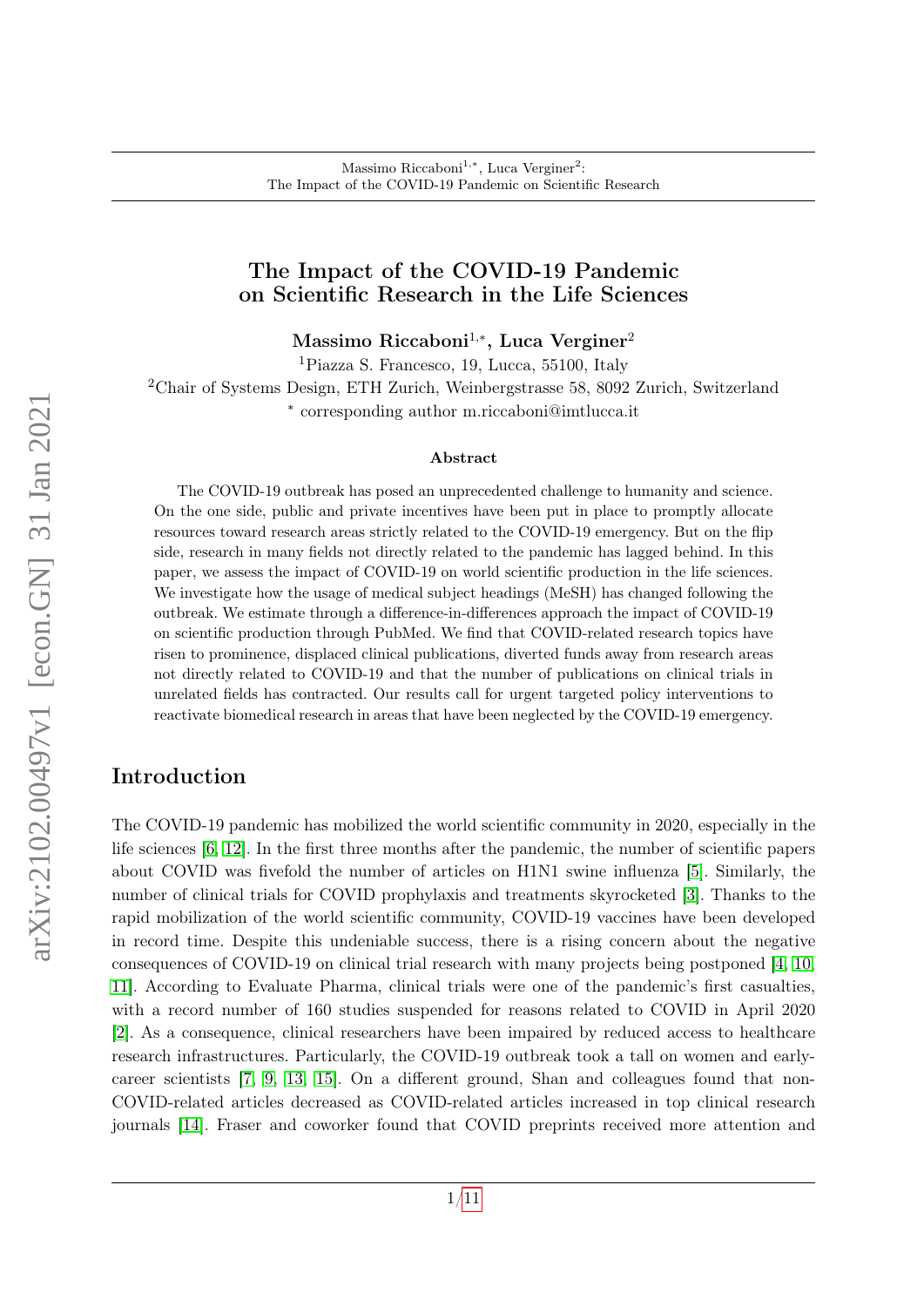citations than non-COVID preprints [\[6\]](#page-9-0). More recently, Hook and Porter have found some early evidence of "covidisation" of academic research, with research grants and output diverted to COVID research in 2020 [\[8\]](#page-9-10). How much should scientists switch their efforts toward SARS-CoV-2 prevention, treatment, or mitigation? There is a growing consensus that the current level of "covidisation" of research can be wasteful [\[1,](#page-9-11) [3,](#page-9-3) [4\]](#page-9-4).

Against this background, in this paper we investigate if the COVID-19 pandemic has induced a bias in in biomedical publications toward COVID-related scientific production. We classify scientific articles of the last three years in PubMed in about 19 000 "research fields" using the curated Medical Subject Headings (MeSH) terminology. For each research field, we compute a measure of relatedness to COVID-19 (including COVID-19 Testing, Serological Testing, Nucleic Acid Testing, and Vaccines) and SARS-CoV-2 MeSH terms, which first appeared in the scientific literature in December 2019. A sample of the MeSH terms most closely related to COVID-19 is shown Figure [1.](#page-2-0)

We first look at how the COVID emergency has caused a profound change in the importance of research topics (as proxied through MeSH) shifting attention to COVID-19 related research. We then look through a natural-experiment approach on the impact of the pandemic on scientific output. We consider COVID-19 as a transparent exogenous source of variation across research fields. By applying a difference-in-differences regression analysis, we find that COVID-related MeSH terms have been much more likely to be published in high-impact journals in the aftermath of the COVID-19 pandemic. The publication bias is even more pronounced for open access research. We also document a significant contraction of non-COVID related clinical trial publications and a negative funding effect for COVID unrelated research fields, with no sign of re-balancing at the end of 2020.

The overall picture that emerges is that there has been a profound realignment of priorities and research efforts within the scientific community and that this shift has displaced unrelated research.

The rest of the paper is structured as follows. We introduce first the data, our measure of relatedness as well as the econometric specification we rely on to identify the impact of the pandemic on scientific output. We show the difference in difference analysis highlighting the sudden shift in publications, grants and trial towards COVID related topics and show through a network approach how the MeSH usage patterns of COVID related terms have risen to prominence and also affected the focus of many other fields of research.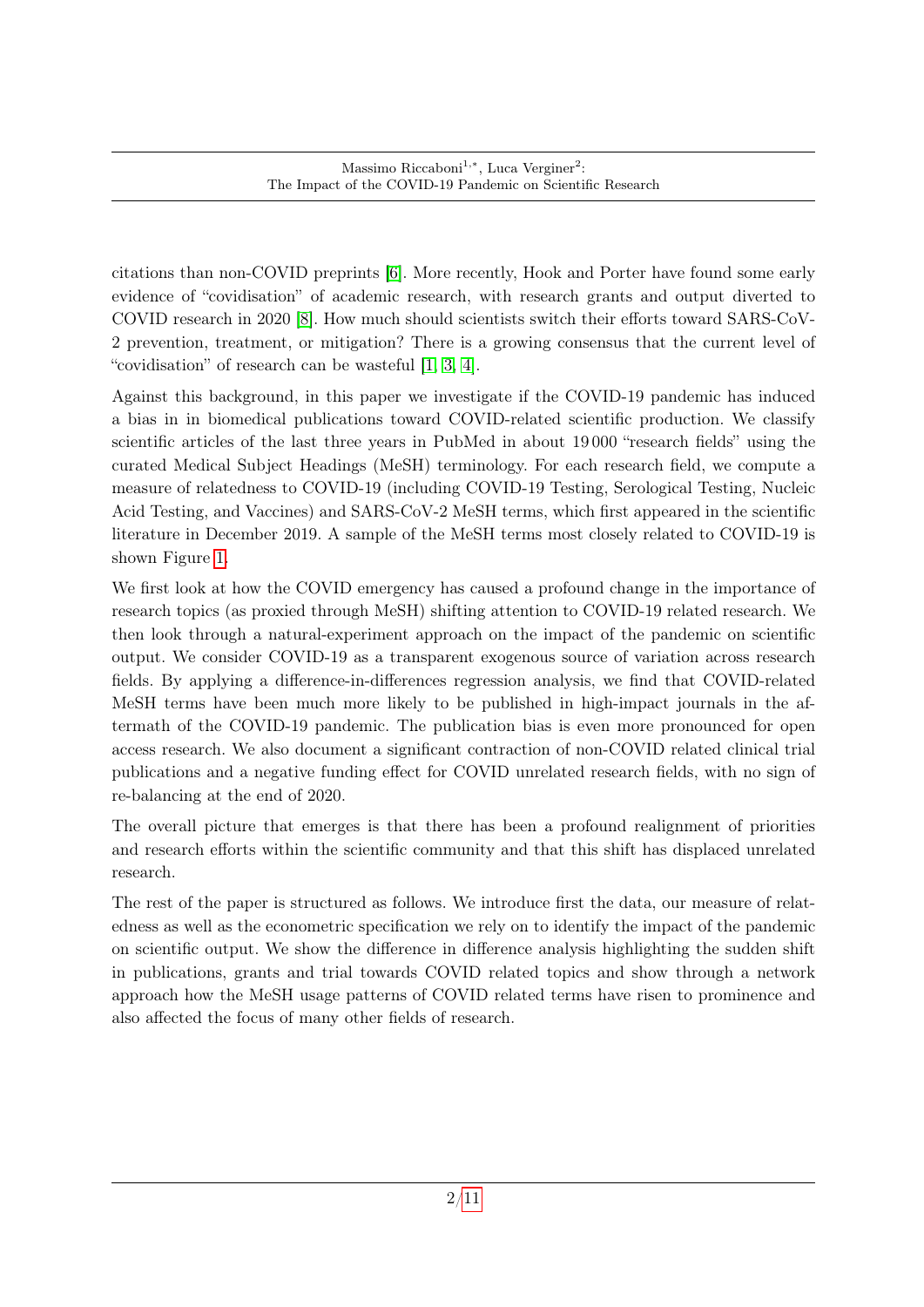

<span id="page-2-0"></span>Figure 1: The 200 MeSH terms used most frequently with COVID-specific MeSH Terms are shown as word-cloud. The size of the term is proportional to its relatedness to COVID-19 MeSH terms.

# Materials and Methods

# Data

For the analysis, we use PubMed, specifically the daily updated files up to 31/12/2020. We consider 3 360 248 papers published between January 2018 and December 2020 for the main analysis, as well as 6 389 974 papers published from 2015 on-wards to classify grants. We use SCImago to weigh the papers by the impact factor of the journal they appear in.

# Medical Subject Headings (MeSH)

We rely on the MeSH terminology in this work to approximate "fields" of research. This terminology is a curated medical vocabulary, which is manually added to Papers in the PubMed corpus. The fact that MeSH terms are manually added makes this terminology ideal for classification purposes. However, there is a delay between publication and annotation (on the order of months). To address this delay and have the most recent classification, i.e., December 2020, we search for all 28 425 MeSH terms using the ESearch facility of PubMed and classify paper by the results. We apply this method to the whole period (January 2018 to December 2020). Similarly, we classify papers on clinical trials through ESearch, searching for the specific clinical trial MeSH terms.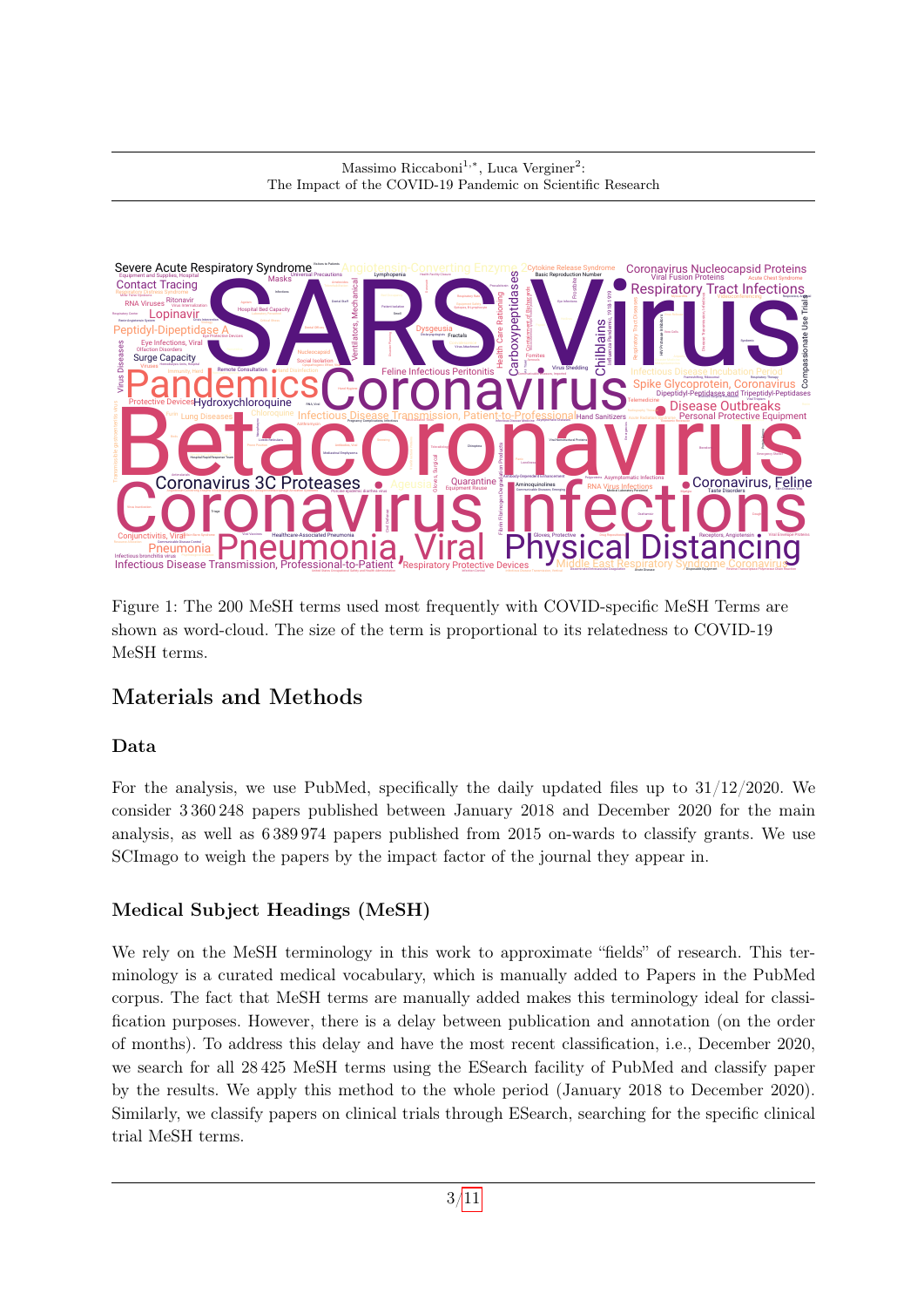#### COVID-Relatedness

We estimate the relatedness of a focal MeSH term to COVID-19 MeSH terms as the conditional probability that a paper contains a COVID-19 term given that it includes the focal term. Formally

$$
\text{sim}_{i} = P(\text{COVID}|\text{MeSH}_{i}) = P(\text{COVID} \cap \text{MeSH}_{i}) / P(\text{MeSH}_{i}) \tag{1}
$$

We define a dichotomous variable  $\text{COVID}_i$  that takes value 1 for MeSH terms highly related to COVID-19 (larger than the threshold value  $\tau$ ) and 0 otherwise. In our primary analysis we selected the value of  $\tau$ , which minimizes the pre-2020 distance between the two groups.

### Model

To estimate the impact of the COVID pandemic (treatment) on scientific production, we estimate a random effects panel regression where the units of analysis are about 19 000 research fields observed over time before and after the COVID-19 pandemic. Specifically, we estimate the following model

$$
\ln Y_{it} = \beta_1 + \beta_2 \text{COVID}_i + \beta_3 T_t + \beta_4 \text{COVID}_i \times T_t + \nu_i + \epsilon_{it}
$$

Where  $Y_{it}$  identifies one of the four outcome measures. The variable COVID<sub>i</sub> is 1 if term i is closely related to COVID-19 and 0 otherwise, specifically  $\text{COVID}_i = 1(\text{sim}_i > \tau)$ . The variable  $T_t$  identifies the period, i.e., month or year.  $\nu_i$  is the MeSH specific error term, and  $\epsilon_{it}$  is the overall error term. The saturation in COVID and T means that  $\beta_4$  can be interpreted as the Diff-in Diff effect. In the yearly specification, 2018 is the base year. In the monthly specification, January 2019 is the base month. The errors are clustered at the MeSH term level. We drop MeSH terms which have fewer than five papers per month or  $60 \, (=5^*12)$  per year, to exclude infrequent terms.

### Additional Robustness Checks

We have carried out the regression analysis on the unweighted analogs of the dependant variables (i.e., Number of Papers, not IFWN) and raw counts, i.e., not log-transformed. Moreover, we have carried out the analysis using the continuous COVID-Relatedness measure and a wide range of other  $\tau$  values. Finally, we considered an alternative model by dropping MeSH terms with an intermediate level of relatedness to COVID-19. The results are qualitatively identical. With the provided code and data all the mentioned robustness checks can be replicated.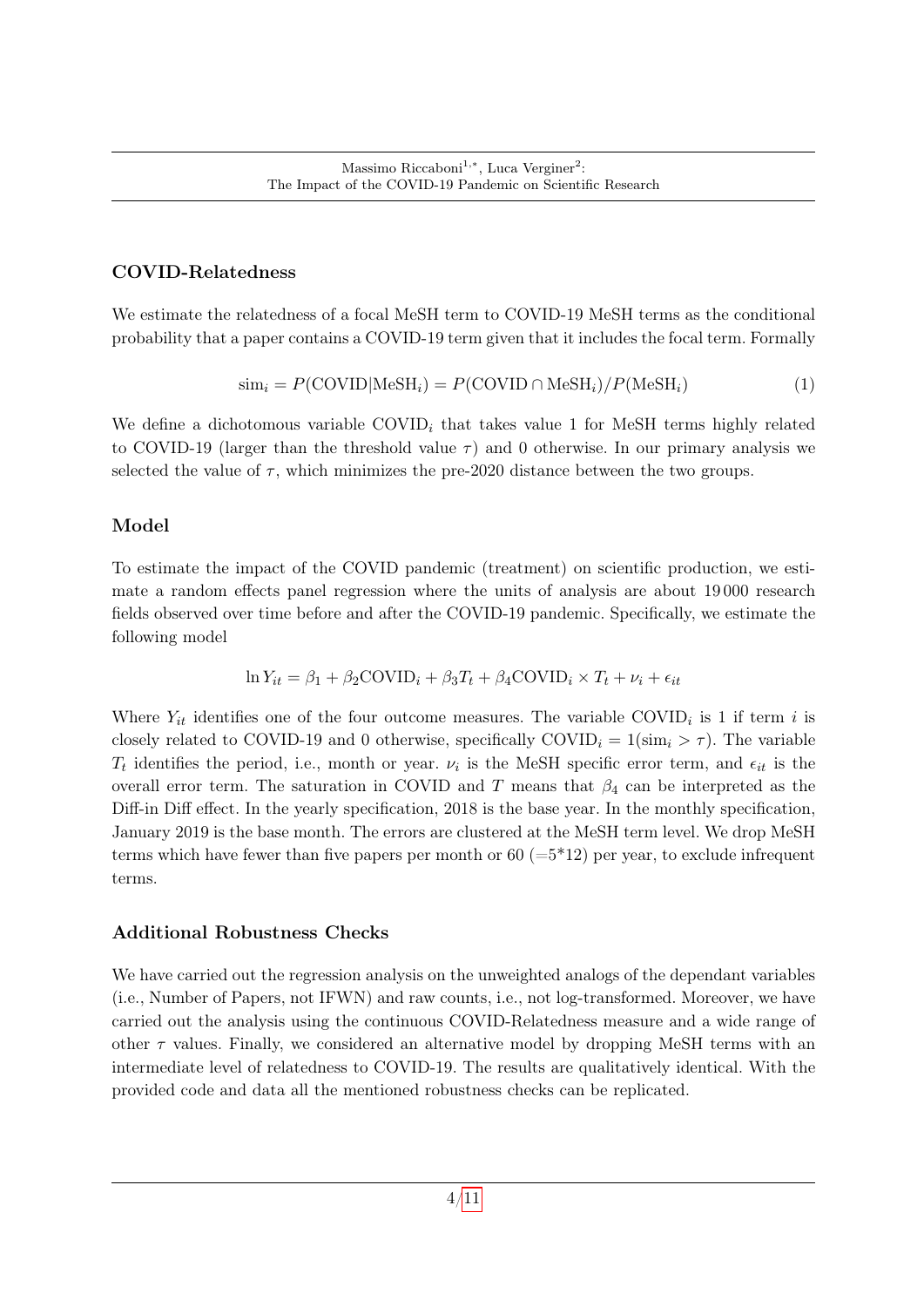# Results

## Impact on Publications, Funding and Clinical Trials

In January 2020, researchers discovered the cause of a severe respiratory disease of unknown origin: the novel coronavirus SARS-CoV-2. Since then the pandemic has shuffled the research priorities of the worldwide scientific community. We consider SARS-CoV-2 and the related COVID-19 disease as a natural experiment that suddenly affected the scientific community at the beginning of 2020. PubMed scientific publications of the last three years have been classified into about 19 000 areas of research. We defined a measure of relatedness to COVID-19 as the probability that a paper in a given domain contains SARS-CoV-2 or COVID-19 MeSH terms. Research fields have been divided into two groups: COVID-related areas of research (treated) and other research fields (control). Different thresholds of relatedness to COVID-19 have been used to separate the two groups.

In Table [1](#page-5-0) we report the result of a difference-in-differences regression to estimate the impact of COVID-19 on the journal impact factor weighted number (IFWN) of publications, open access publications, articles related to clinical trials, and publications with grants. And in Figure [2](#page-6-0) we show the margins of this regression, which highlight that the common trend assumption is satisfied since the scientific output grew at the same rate from 2018 to 2019 across both groups. Then in 2020 the two groups significantly diverged: COVID-related publications experience a significant increase, whereas publications in other fields halted, with a marked drop of clinical trials publications and publications listing grants.

Figure [3](#page-7-0) shows a similar analysis on a monthly basis. The monthly analysis reveals that total scientific output and open access publications in non-COVID research areas bounce back to pre-COVID-19 levels after a dip in May. Conversely, we do not detect any sign of recovery for publication related to non-COVID clinical trials and granted publications. To understand if non-COVID grants have been diverted to COVID-related research, we classify the type of grants listed in the publications as "new grants" (appear first in 2020) and "old grants" (appeared before 2020). Obviously, old grants could not have been meant for COVID research. The usage of these two types of grants by the two grups is shown in Figure [4.](#page-7-1) We notice that old grants are used disproportionately more often in COVID-related areas of research. This implies that grants which were not meant to sustain COVID research have been diverted to COVID publications. This is on top of the ad-hoc financial support by new grants for COVID-19 in 2020.

### Changes in MeSH usage

The sudden surge in publications on COVID-19 related terms documented above has also affected the way MeSH terms are used and, by extension, the Biomedical research landscape's focus. To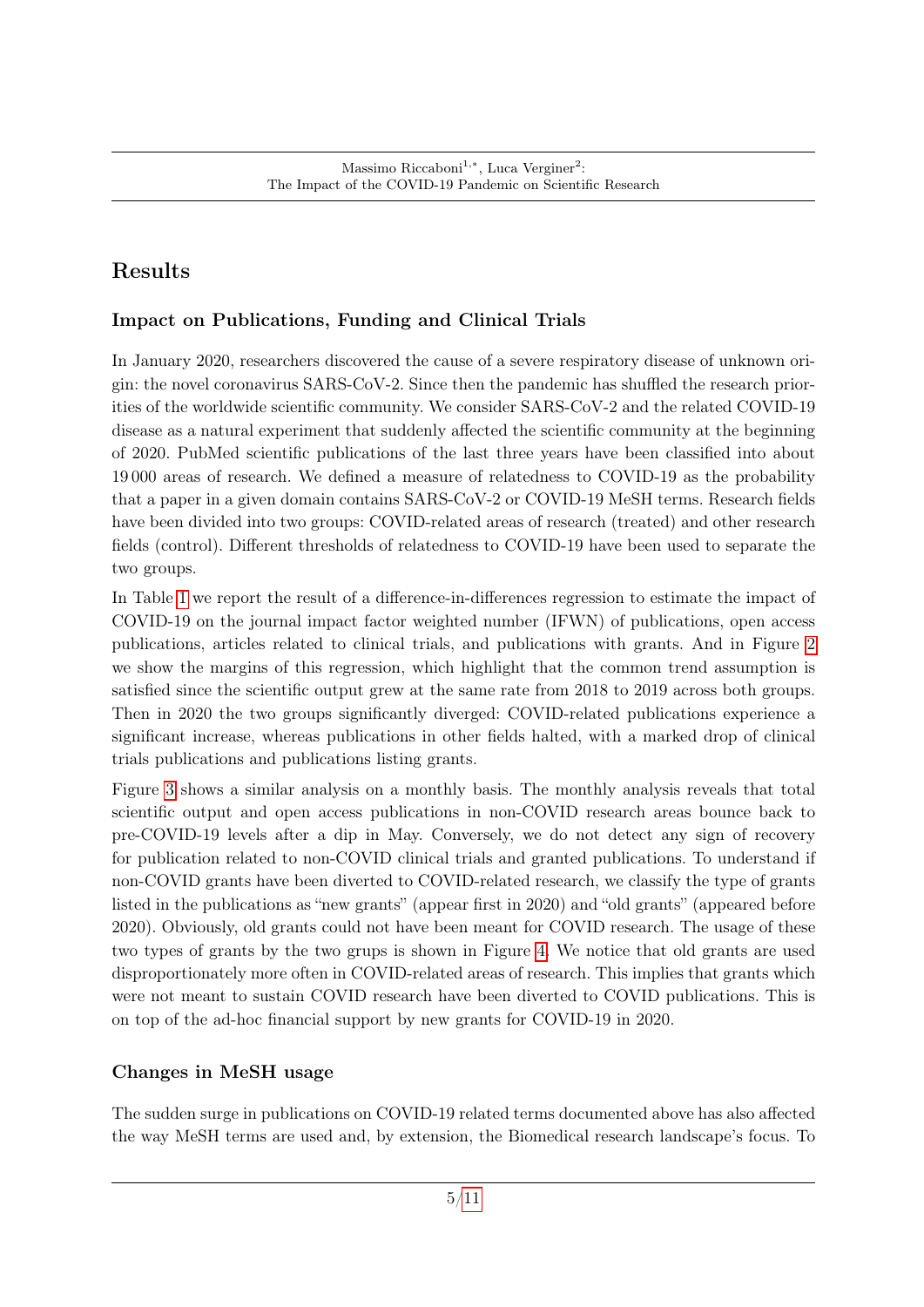| Table 1: Panel Regression      |            |            |             |             |
|--------------------------------|------------|------------|-------------|-------------|
| Impact weighted No. of         | (1)        | (2)        | (3)         | (4)         |
| scientific publications:       | ln(Total)  | ln(OA)     | ln(Grants)  | ln(Trials)  |
| Covid-Related                  | 0.001      | $-0.008$   | $-0.020$    | 0.012       |
|                                | (0.02)     | $(-0.13)$  | $(-0.30)$   | (0.09)      |
| 2019 (Other)                   | $0.222***$ | $0.182***$ | $0.203***$  | $0.297***$  |
|                                | (106.11)   | (52.38)    | (54.61)     | (52.97)     |
| $2019 \times$ Covid-Related    | $-0.011$   | $-0.020$   | 0.020       | $-0.033$    |
|                                | $(-1.19)$  | $(-1.26)$  | (1.40)      | $(-0.86)$   |
| 2020 (Other)                   | $0.194***$ | $0.126***$ | $-0.121***$ | $-0.102***$ |
|                                | (49.23)    | (25.91)    | $(-23.38)$  | $(-15.19)$  |
| $2020\,\times\,$ Covid-Related | $0.617***$ | $0.919***$ | $0.622***$  | $1.165***$  |
|                                | (24.75)    | (29.96)    | (20.91)     | (12.01)     |
| Constant                       | 7.396***   | 6.499***   | $5.621***$  | 4.139***    |
|                                | (580.26)   | (473.59)   | (364.94)    | (240.27)    |
| Observations                   | 52,597     | 52,597     | 52,597      | 52,597      |
| MeSH Terms                     | 18,926     | 18,926     | 18,926      | 18,926      |
| $R^2$ within                   | 0.204      | 0.137      | 0.140       | 0.127       |
| $R^2$ overall                  | 0.002      | 0.003      | 0.004       | 0.004       |
| COVID Relatedness $(\tau)$     | $0.05\,$   | 0.05       | 0.05        | 0.11        |

<span id="page-5-0"></span>Table 1: Panel Regression

t the statistics in parentheses are clustered at MeSH term level.

\*  $p < 0.05$ , \*\*  $p < 0.01$ , \*\*\*  $p < 0.001$ 

highlight this shift in focus, we proxy the usage and changing interdependence of MeSH terms by looking at their co-occurrence on all publications in the years 2018, 2019 and 2020. Precisely, we extract the co-occurrence matrix of all 28,000 MeSH terms as they appear on the 3.3 million papers by year. These networks summarise their complex interdependence and usage by the scientific community. We proxy the changes in this network by looking at the change in PageRank centralities across years. The PageRank centrality tells us how likely a random walker traversing a network would be found at a given node if he follows the edges. Specifically, for the case of the MeSH co-occurrence network, this number represents how often an author would include a given MeSH term following the observed general usage patterns. It is a simple measure to capture the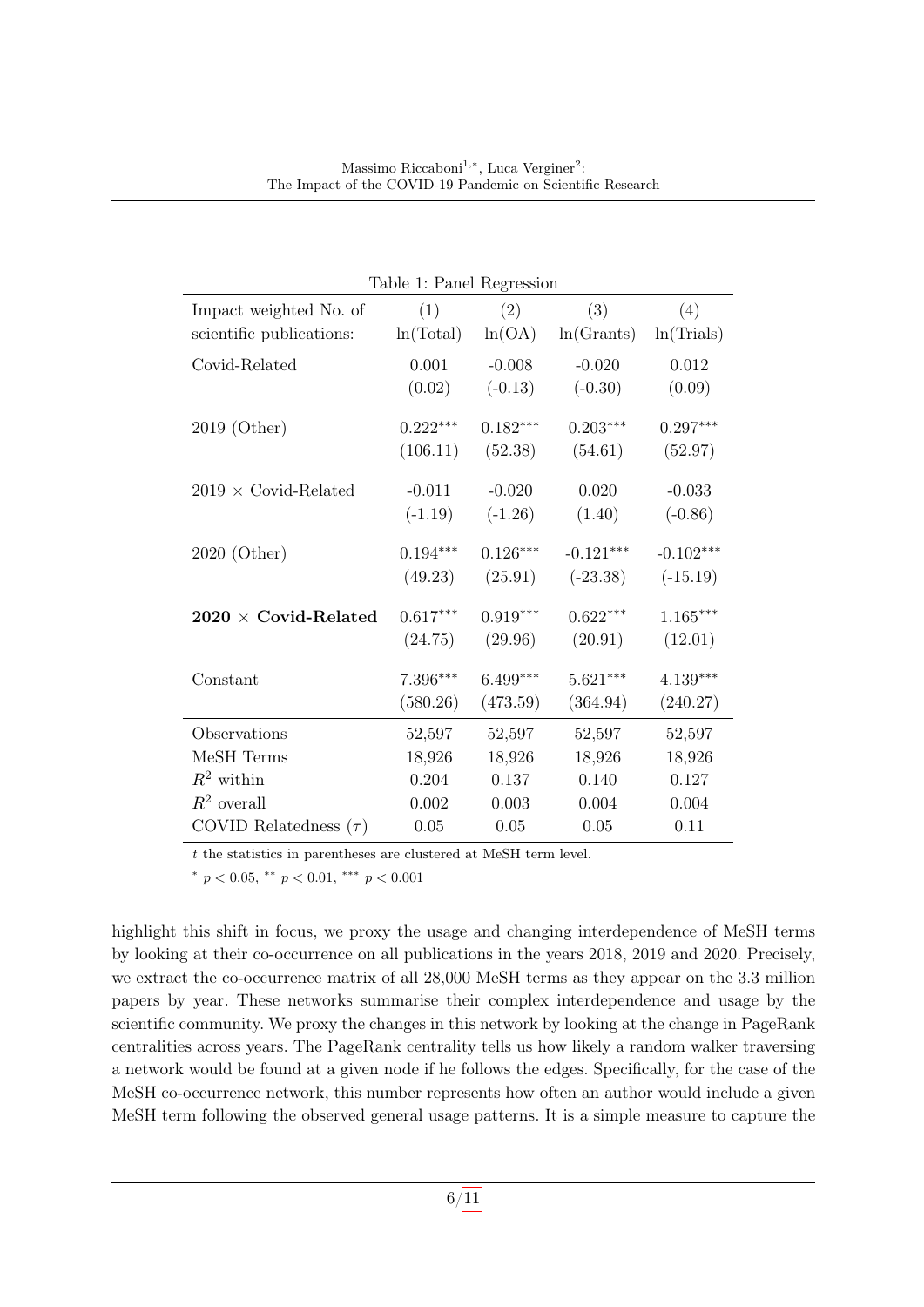

<span id="page-6-0"></span>Figure 2: Results of the difference-in-differences regression analysis on the impact of relatedness to COVID-19 and Sars-Cov-2 (treatment) on the scientific outcome in MeSH research domains defined as (1) the yearly impact factor weighted number (IFWN) of publications in years 2019 and 2020 as compared to 2018. A similar analysis is performed for (2) the IFWN of open access publications in PubMed; (3) the IFWN of publications that acknowledged grants and (4) the IFWN of publications related to clinical trials. The figures show that the common trend assumption is satisfied up to 2019. In 2020 there has been a significant increase in COVID-related scientific productions. Non-COVID research lagged behind. All outcome measures are in natural logarithm.

complexities of biomedical research. Nevertheless, it captures far reaching interdependence across MeSH terms as the measure uses the whole network to determine the centrality of every MeSH term. A sudden change in the rankings and thus the position of MeSH terms in this network suggests that a given research topic has risen from obscurity to prominence as it is used more often with other important MeSH terms (or vice versa).

To show that COVID-related research has profoundly impacted the way MeSH terms are used, we compute for each MeSH how many ranks it gained from 2019 to 2020. To have a caparison, we compute the gain for the pre-COVID period from 2018 to 2018.

In figure Figure [5](#page-8-0) we see that MeSH terms with high COVID-19 similarity have risen quickly from obscurity to become central to much of the published research. We find that the Pearson correlation between rank gain and COVID relatedness is very high at 0.5. We also note that this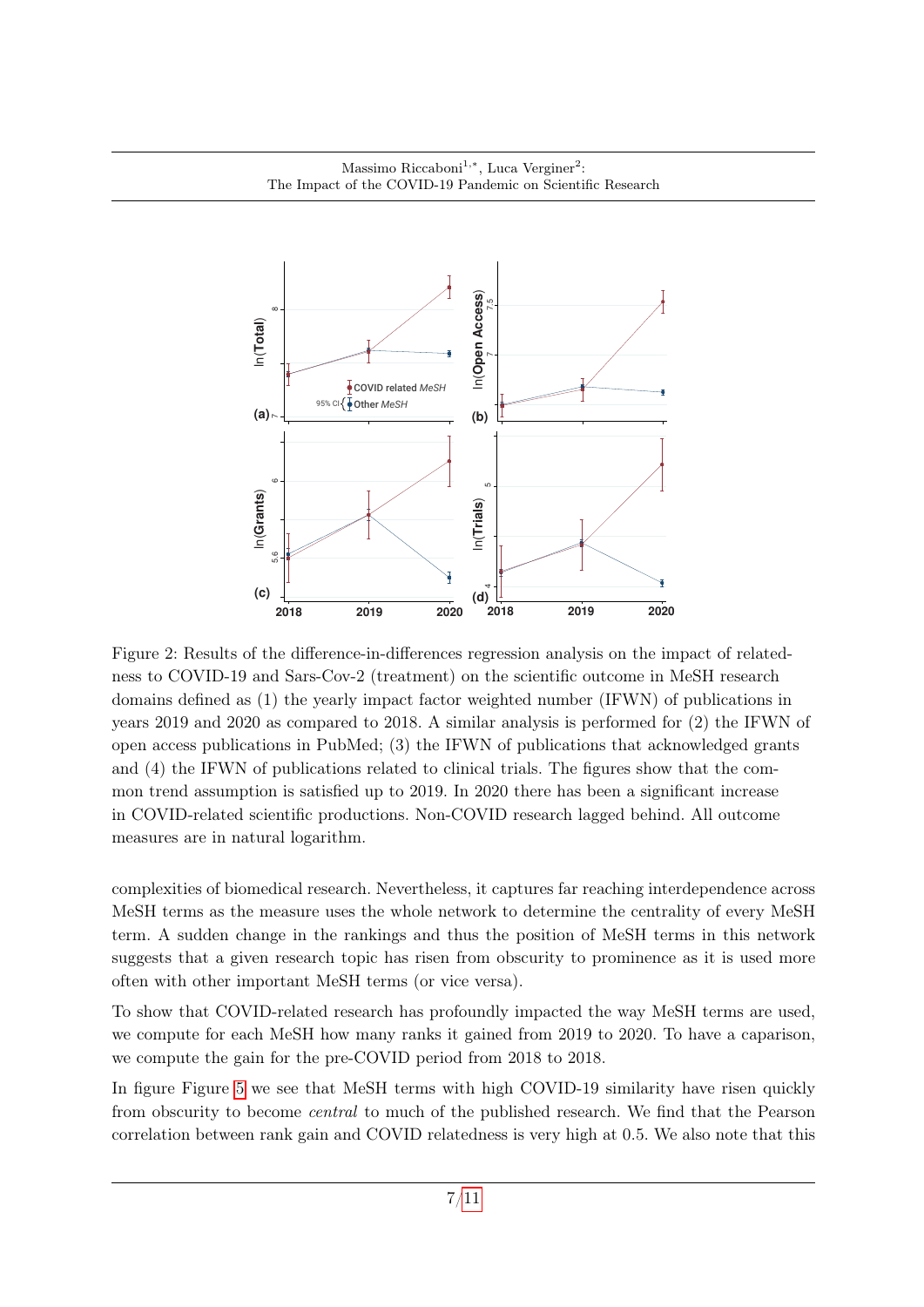

<span id="page-7-0"></span>Figure 3: Sub-figures (a-d) are the monthly analogs to the marginals in [2.](#page-6-0) The last two months (Nov and Dec 2020) are grayed out to highlight that MeSH terms and other manually added metadata are added with a delay by PubMed.



<span id="page-7-1"></span>Figure 4: Sub-Figure (a) and (c) show respectively the log of the IWTN of papers listing a new grant (first appearance in 2020) and an old grant (appeared before 2020)

effect was completely absent in 2019, as indicated by the blue point cloud with a correlation of 0.003. Note that the same effect can be replicated for other centrality measures (i.e., betweenness)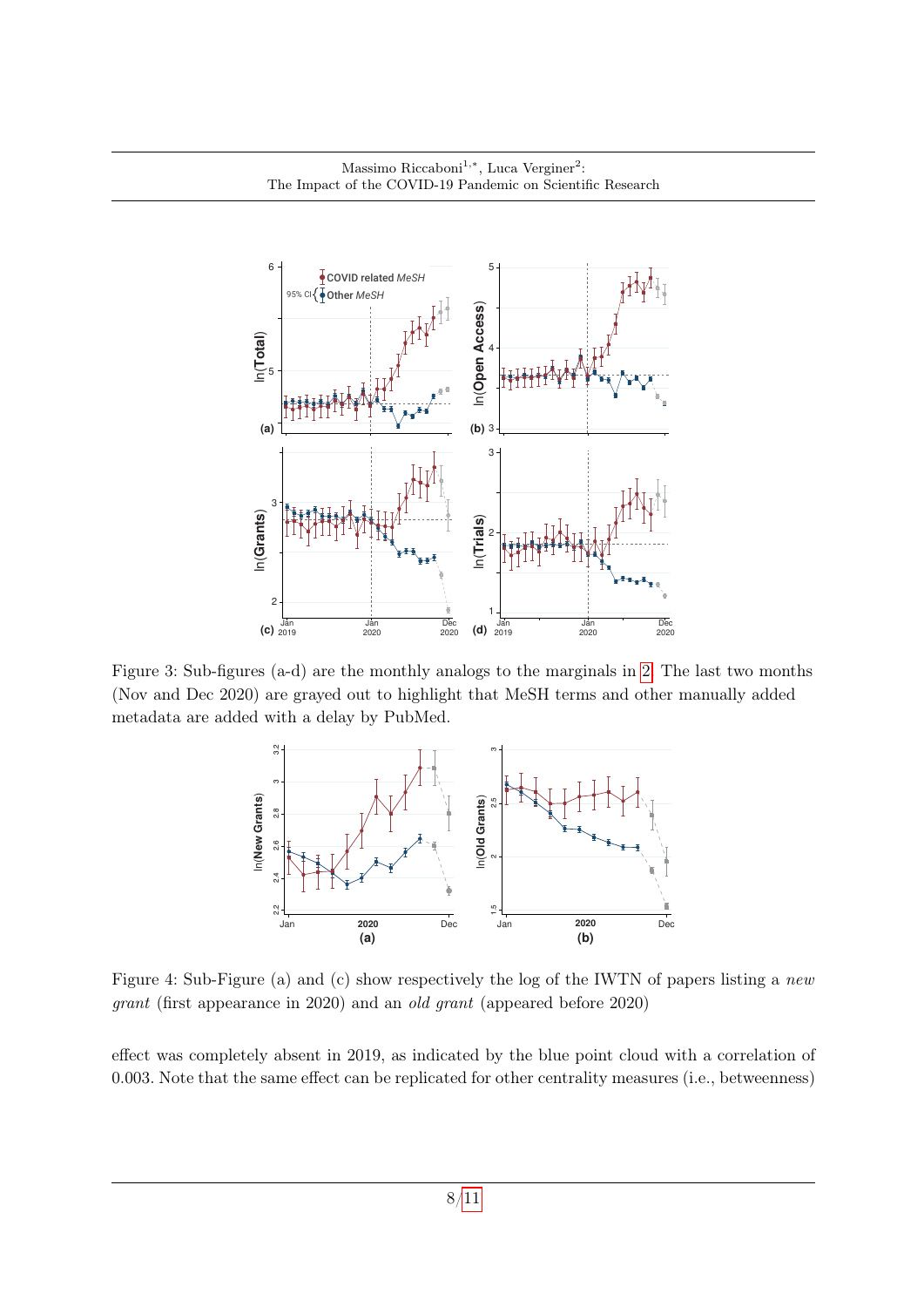# Discussion

The scientific community has swiftly reallocated research efforts to cope with the COVID-19 pandemic, mobilizing knowledge across disciplines to find innovative solutions in record time. We document this both in the scientific output as well as in the usage of MeSH terms of the scientific community. The flip side of this sudden and energetic prioritization of effort has caused a sudden contraction of scientific production in other relevant areas of research.

Our results provide compelling evidence that research related to COVID has indeed displaced scientific production in other research fields, with a significant drop of scientific output related to non-COVID clinical trials and a marked reduction of financial support for publications not related to COVID. The displacement effect is persistent to the end of 2020. Heading into 2021, as vaccination progresses, we highlight the urgent need for science policy to re-balance support for research activity that was put on pause because of the COVID-19 pandemic.

We find that COVID-19 dramatically impacted clinical research. Reactivation of clinical trials activities that have been postponed or suspended for reasons related to COVID is a priority that should be considered in the national vaccination plans by including patients and researchers in the high priority groups. Moreover, since grants have been diverted and financial incentives have been targeted to sustain COVID-19 research leading to an excessive entry in COVID-related



<span id="page-8-0"></span>Figure 5: MeSH term importance gain (PageRank) and their COVID relatedness. The red dots show for each MeSH term how many ranks it has gained from 2019 to 2020 as a function of its relatedness to COVID-19 MeSH terms. Similarly, the rank-gain for the period 2018 to 2019 as a reference is shown. The vertical blue line at 0.05 relatedness is the cut-off we use in our preferred specification of the Difference in Difference regression.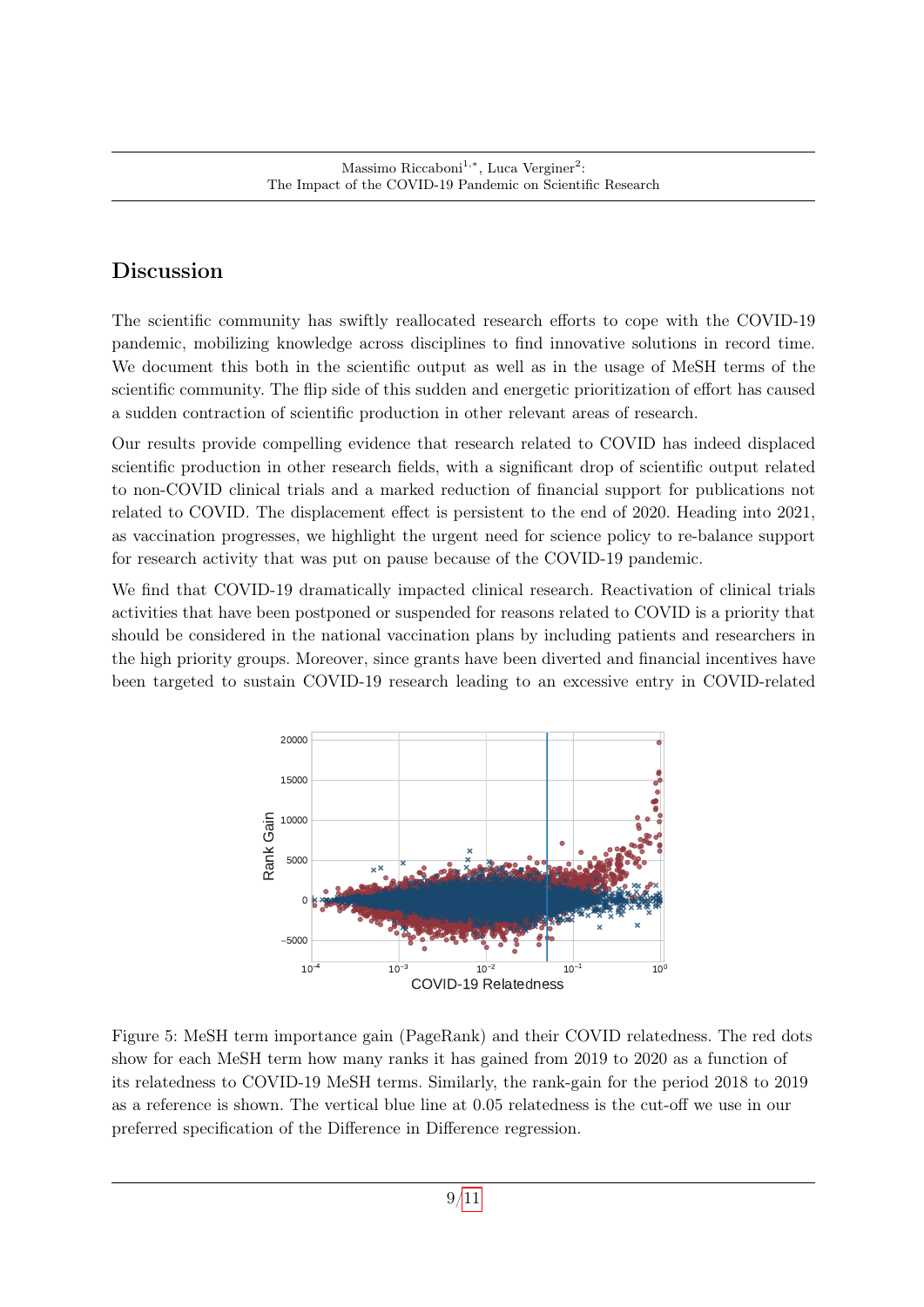clinical trials and the "covidisation" of research, there is a need to reorient incentives to basic research and otherwise neglected or temporally abandoned areas of research. Without dedicated support in the recovery plans for neglected research of the COVID-19 era, there is a risk that more medical needs will be unmet in the future, possibly exacerbating the shortage of scientific research for orphan and neglected diseases, which do not belong to COVID-related research areas.

### References

- <span id="page-9-11"></span>[1] Abi Younes, G.; Ayoubi, C.; Ballester, O.; Cristelli, G.; de Rassenfosse, G.; Foray, D.; Gaulé, P.; Pellegrino, G.; van den Heuvel, M.; Webster, E.; et al. (2020). COVID-19: Insights from innovation economists. Science and Public Policy 1.
- <span id="page-9-7"></span>[2] Brown, A.; Edwin, E.; Fagg, J. (2020). Evaluate Pharma 2021 Preview. https://www.evaluate.com/thought-leadership/vantage/evaluate-vantage-2021-preview.
- <span id="page-9-3"></span>[3] Bryan, K.; Lemus, J.; Marshall, G. (2020). Innovation During a Crisis: Evidence from Covid-19. SSRN Electronic Journal 1.
- <span id="page-9-4"></span>[4] Callaway, E.; Ledford, H.; Viglione, G.; Watson, T.; Witze, A. (2020). COVID and 2020: An extraordinary year for science. Nature  $588(7839)$ , 550–552.
- <span id="page-9-2"></span>[5] Di Girolamo, N.; Reynders, R. M. (2020). Characteristics of scientific articles on COVID-19 published during the initial 3 months of the pandemic. Scientometrics  $125(1)$ , 795–812.
- <span id="page-9-0"></span>[6] Fraser, N.; Brierley, L.; Dey, G.; Polka, J. K.; Pálfy, M.; Nanni, F.; Coates, J. A. (2020). Preprinting the COVID-19 pandemic. bioRxiv 1.
- <span id="page-9-8"></span>[7] Gabster, B. P.; van Daalen, K.; Dhatt, R.; Barry, M. (2020). Challenges for the female academic during the COVID-19 pandemic. The Lancet **395(10242)**, 1968–1970.
- <span id="page-9-10"></span>[8] Hook, D.; Porter, S. (2020). The COVID Brain Drain. https://www.natureindex.com/newsblog/covid-brain-drain-scientific-research.
- <span id="page-9-9"></span>[9] Inno, L.; Rotundi, A.; Piccialli, A. (2020). COVID-19 Lockdown Effects on Gender Inequality. Nature Astronomy  $4(12)$ , 1114–1114.
- <span id="page-9-5"></span>[10] Miguel, M.; Doger, B.; Boni, V.; Hernández-Guerrero, T.; Moreno, I.; Morillo, D.; Moreno, V.; Calvo, E. (2020). Increased Vulnerability of Clinical Research Units during the COVID-19 Crisis and Their Protection. Cancer 126(17), 3907–3911.
- <span id="page-9-6"></span>[11] Padala, P. R.; Jendro, A. M.; Gauss, C. H.; Orr, L. C.; Dean, K. T.; Wilson, K. B.; Parkes, C. M.; Padala, K. P. (2020). Participant and Caregiver Perspectives on Clinical Research During Covid-19 Pandemic. Journal of the American Geriatrics Society 68(6).
- <span id="page-9-1"></span>[12] Ruiz-Real, J. L.; Nievas-Soriano, B. J.; Uribe-Toril, J. (2020). Has Covid-19 Gone Viral? An Overview of Research by Subject Area. Health Education & Behavior 47(6), 861-869.